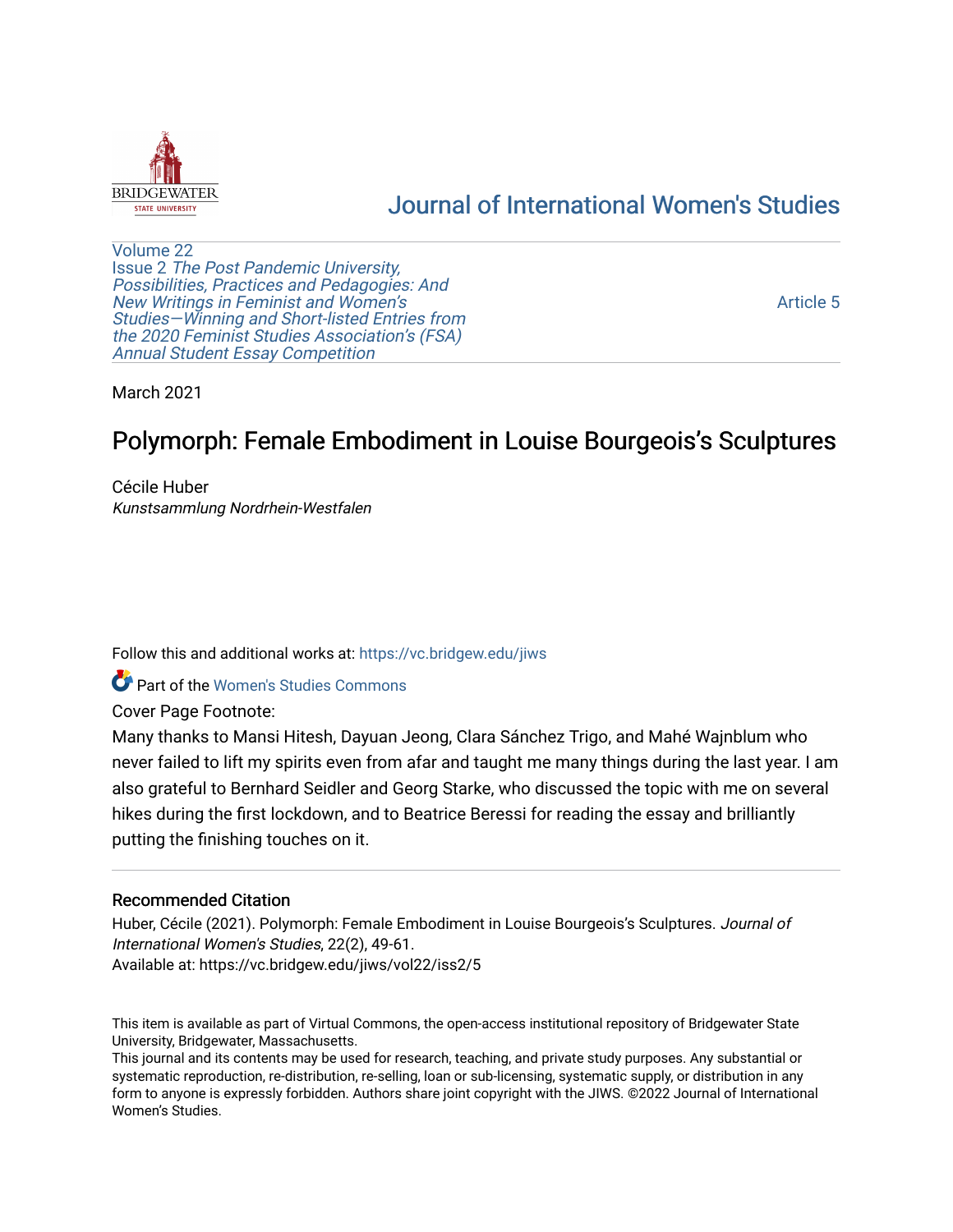## Polymorph: Female Embodiment in Louise Bourgeois's Sculptures

## Cover Page Footnote

Many thanks to Mansi Hitesh, Dayuan Jeong, Clara Sánchez Trigo, and Mahé Wajnblum who never failed to lift my spirits even from afar and taught me many things during the last year. I am also grateful to Bernhard Seidler and Georg Starke, who discussed the topic with me on several hikes during the first lockdown, and to Beatrice Beressi for reading the essay and brilliantly putting the finishing touches on it.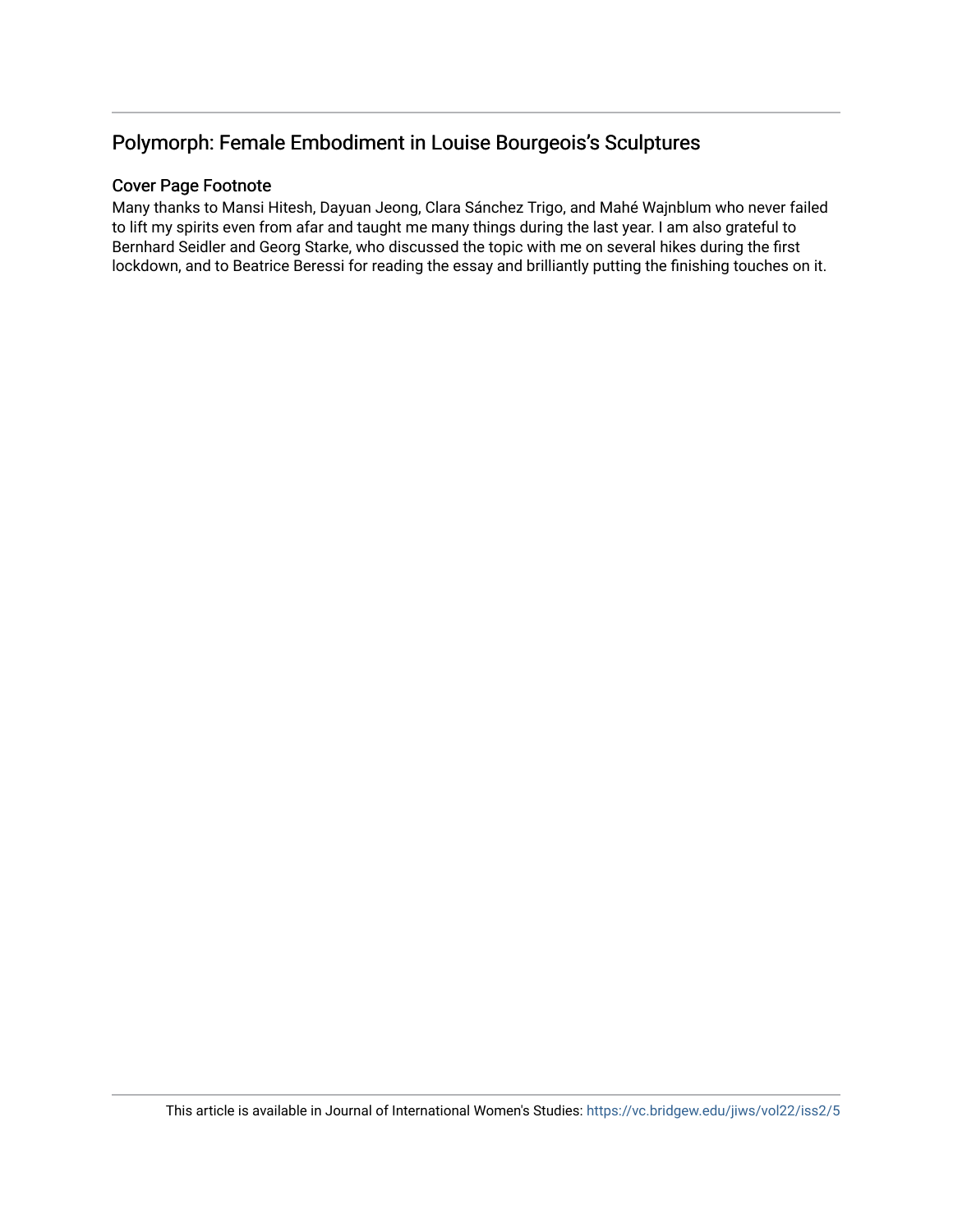Huber: Polymorph: Female Embodiment in Louise Bourgeois's Sculptures

This journal and its contents may be used for research, teaching and private study purposes. Any substantial or systematic reproduction, re-distribution, re-selling, loan or sub-licensing, systematic supply or distribution in any form to anyone is expressly forbidden. ©2021 Journal of International Women's Studies.

## **Polymorph: Female Embodiment in Louise Bourgeois's Sculptures**

## By Cécile Huber<sup>[1](#page-2-0)</sup>

## **Abstract**

Artistic works provide unique ways of understanding the gendered and sexual subject. Bringing together a feminist psychoanalytic materialist approach inspired by Rosi Braidotti with the work of the artist Louise Bourgeois, this essay highlights how sculpture in particular can show the polymorphy of female embodiment. It thereby moves beyond previous interpretations of Bourgeois, which mainly drew on Freud's and Klein's psychoanalytic theory. Focusing on three works by Bourgeois, *Torso/Self-Portrait* (1963–64), *Janus Fleuri* (1968), and *Maman* (1999), I argue that these sculptures show amorph, ambiguous, and hybrid modes of embodiment. All three examples thus illustrate the lived polymorphy of the subject's body. I read *Torso/Self-Portrait* as an example of what Braidotti calls the state of 'Becoming-Woman' and, thereby, as deconstructing phallic identity. *Janus Fleuri* can be seen as further breaking with the Oedipal logic and as depicting the subject's profound sexual ambivalence – which importantly is not merely situated in the realm of discourse but in embodied materiality. Finally, I interpret *Maman* as an example of what Braidotti calls 'Becoming-Insect', or in another formulation, a 'posthuman'. As such, *Maman*  shows how one can escape the Freudian/Lacanian fate of being a woman confined to the Pre-Oedipal state of lack. My essay concludes that sculpture is particularly suited to show the subject's lived polymorphy, i.e., the ability to have different morphological forms simultaneously. By virtue of its three-dimensionality, sculpture allows the embodied viewer to experience the polymorphy of the gendered and sexual subject by encountering it as another body.

*Keywords:* theory of sculpture, feminist psychoanalysis, posthuman theory, Rosi Braidotti

## **Introduction**

In an iconic portrait of Louise Bourgeois by Robert Mapplethorpe from 1982, Bourgeois, who is dressed in a black hirsute coat, holds her sculpture *Fillette* (1968) smilingly under her arm. At first, *Fillette* seems to represent an erect human penis with testicles, which lends her portrayal an ironic dimension. When installed, the sculpture hangs from the ceiling on a metal string, which is somewhat violently pulled through the glans (figure 1). It is made of plaster covered in latex, which is colored dark brown fading to light. In places, the latex is smooth, and in others it is folded and shriveled, thus making a quite realistic impression of skin. Confusingly, the title, *Fillette*, means 'little girl' which we would not think of when we first read the object as a phallus. In one interview, Bourgeois even refuses to accept the notion of phallus for it and calls it a doll or "little Louise" (Nixon 1995, 49). Indeed, when seen in another angle, *Fillette* starts to appear as a human figure: The spherical curves turn into legs or feet, the shaft into the coat, out of which neck and head protrude. The round spheres can also be taken for female breasts, depending on one's point

<span id="page-2-0"></span><sup>1</sup> Cécile Huber completed her MPhil in Multi-Disciplinary Gender Studies at the University of Cambridge in 2020, where she was a Cambridge International Trust and Newnham College Scholar. She now works as an assistant curator at Kunstsammlung Nordrhein-Westfalen in Düsseldorf, Germany. Her academic research interests include feminist psychoanalysis, art theory, and feminist political and legal philosophy.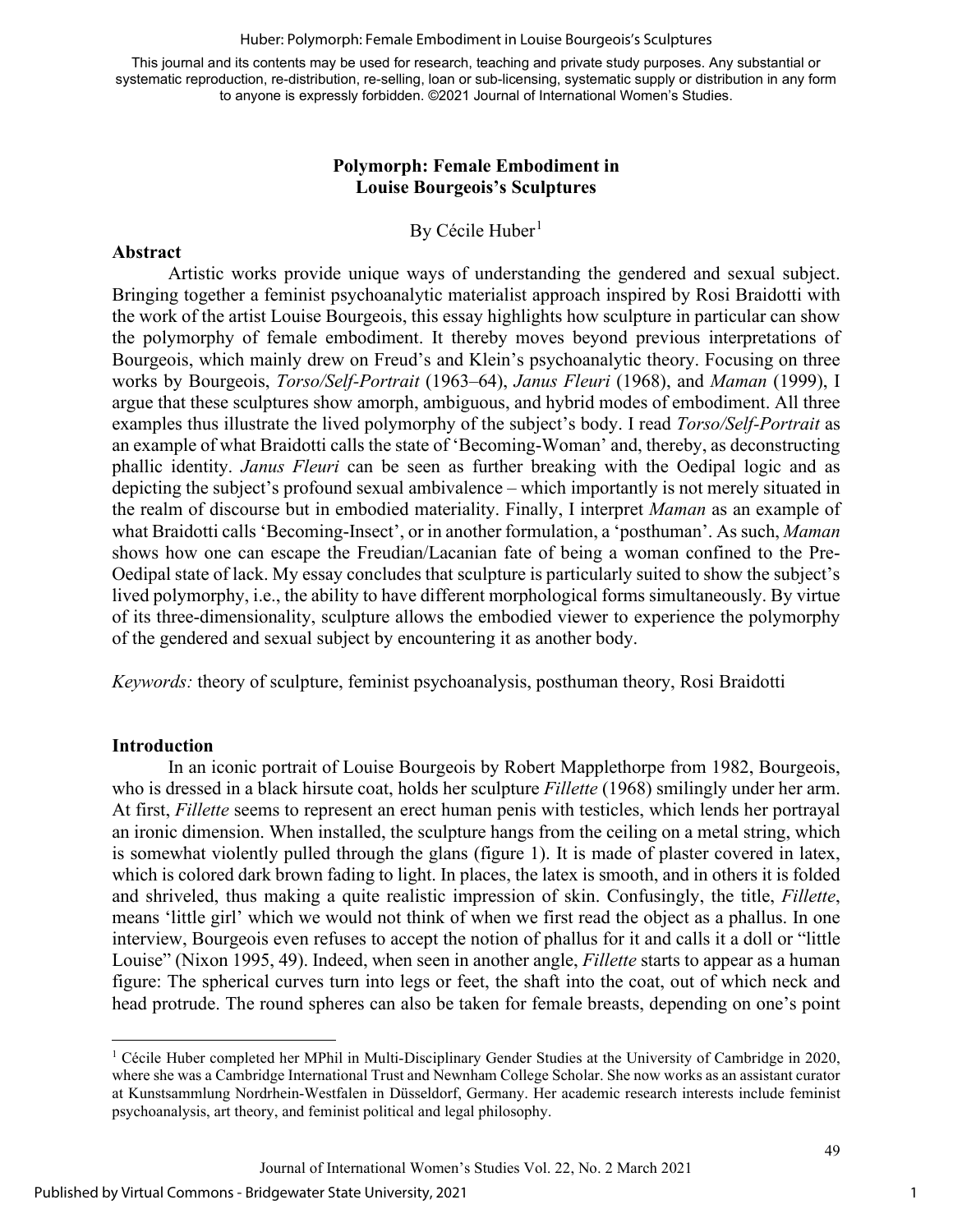of view. Alternatively, the space between the spheres/legs starts looking like a Mound of Venus, like a female sex. Following this perspective, the retracted foreskin no longer appears as such but can be seen as a vaginal entrance.



Figure 1: Louise Bourgeois, *Fillette* 1968, latex over plaster, 59,7 x 28 x 19,1 cm. Gift of the artist in memory of Alfred H. Barr, Jr. New York: The Museum of Modern Art. Digital Image 2021: © Photo SCALA, Florence. The Easton Foundation/ VG-Bildkunst.

The brown skin-like leathery latex coating helps to create the effect that different aspects of human sexual anatomies alternate in front of the spectator's eyes. The more one looks at *Fillette*, the more bodily ambiguities come to the fore. The male genital becomes a body, becomes a female sex, both sexes appear simultaneously and melt fluidly into each other, and back again. Possible and impossible bodily states emerge.

But what specifically can a sculpture like this and sculpture in general teach us about the sexed and gendered subject? Is it merely an illustration of gender fluidity or is there more that this branch of visual art has to offer us? Focusing on three examples by Louise Bourgeois, *Torso/Self-Portrait* (1963–64), *Janus Fleuri* (1968), and *Maman* (1999), I contend that sculptures can show amorph, ambiguous, and hybrid ways of embodiment and thereby illustrate the lived polymorphy

Journal of International Women's Studies Vol. 22, No.2 March 2021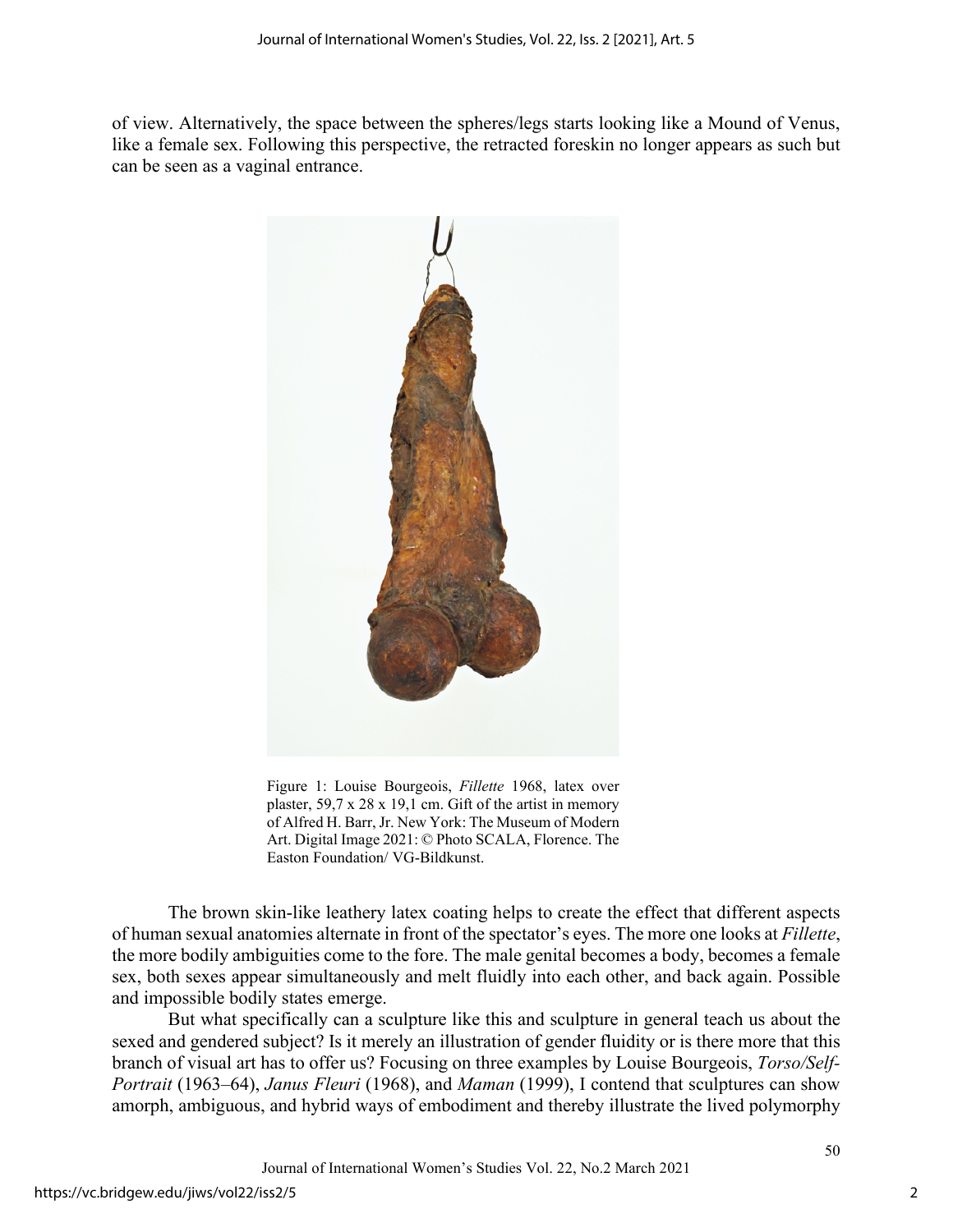of the subject's body. I suggest that sculpture does so in a unique way because, due to its threedimensionality, the embodied viewer encounters it as another body. To show this, I will employ a feminist psychoanalytic materialist approach that is inspired by Rosi Braidotti's book *Metamorphoses* (2002).

## **Embodied Material Subjects**

Louise Bourgeois's life story has been told countless times by herself and by others, and it forms the main axis for the interpretation of her works. The artist's parents had a company for the restoration of Gobelin tapestry in Paris. The memory of her father is associated with fear, as he betrayed her by taking her governess as his mistress. Bourgeois considers this to be her life's trauma (Crone/Schaesberg 2008). Her mother, unlike her father, is a positive figure for her, but passed away early. In many interviews, Bourgeois asserted that her sculptures are a way of dealing with this past. From 1951 onwards and for many years after, the artist underwent a psychoanalysis and was accordingly familiar with psychoanalytical theory. Psychoanalysis, therefore, forms the second axis for interpreting her work (Nixon 2014).

Braidotti offers a materialist theory of the body that aligns well with Bourgeois's sculptures. Central to Braidotti's work is the claim that the subject is always embodied and not formed through discourse alone. She emphasizes the material side of subjectivity, without reducing everything to materiality. For her, unconscious processes are linked to the body, and the body in turn influences the psychic (Braidotti 2002, 20–21). She writes:

The embodiedness of the subject is a form of bodily materiality, not of the natural, biological kind. I take the body as the complex interplay of highly constructed social and symbolic forces: it is not an essence, let alone a biological substance, but a play of forces, a surface of intensities, pure simulacra without originals (Braidotti 2002, 20–21).

Although Braidotti's theory has not yet been applied to Bourgeois, her work on materiality provides new insight for thinking about Bourgeois's sculptures and, from there, for the theory of sculpture—a notoriously neglected part of art theory (Getsy 2014). While some authors have noted that sculptures by Bourgeois such as *Fillette* illustrate gender fluidity (Nixon 2014), using Braidotti's theory highlights the hitherto underappreciated depths of Bourgeois's work.

Braidotti employs psychoanalytical theory but does not stop with the classical psychoanalytic approach by Freud and Lacan. They claimed that women are confined to the pre-Oedipal state of lack because girls do not fully separate from their mothers. In their view, women can, therefore, not be represented in the phallic logic of sameness, and are as a result merely 'the Other sex'. Inspired by feminist psychoanalyst Luce Irigaray, Braidotti, by contrast, thinks about ways how to make space for female transformation and how to move away from Oedipal stagnancy. For this, she combines Deleuze's concept of 'becoming' with Difference feminism. The concept of 'becoming' encompasses moving towards a female imaginary*,* where the logic of sameness does not apply, where girl and mother are separated but do not have to deny their female subjectivity. Serving as a point of identification, a female imaginary is something like a metaphor for the envisioned change (Braidotti 2002, 143). She says: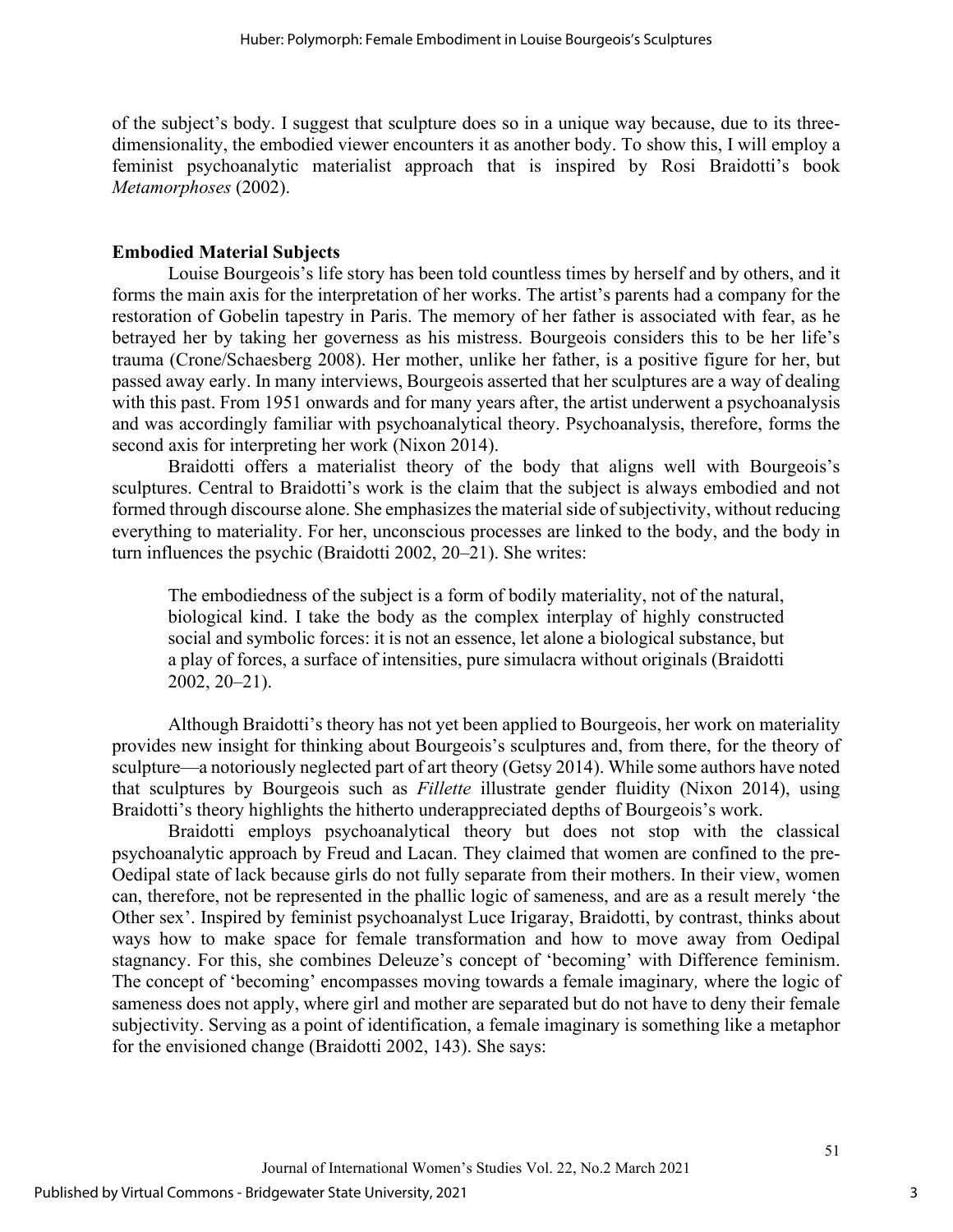I believe that […] a concretely embodied and embedded reading of the subject as a material, vitalistic, anti-essentialist but sustainable entity can be a profoundly sane reminder of the positive virtualities that lie in store in the crisis and transformation we are currently going through. This is a question of style, in the sense of a political and aesthetic sensibility. […] I plead for working with an idea of the subject as the plane of composition for multiple becomings (Braidotti 2002, 211).

Transformation is also an important aspect for the artist Louise Bourgeois, who said that her sculptures help her to deal with the past and transform it into something new: "Fear is a passive state. The goal is to be active and take control. The move is from the passive to the active" (Bourgeois in Meyer-Thoss 1991, 44). Most importantly for this essay, Bourgeois explained that the experience of fear, a feeling that is associated with her philandering father, is embodied, memorized, and then materialized in sculpture:

Since the fears of the past were connected with the functions of the body, they reappear through the body. For me, sculpture is the body. My body is my sculpture (Bourgeois in Meyer-Thoss 1991, 44).

## **Becoming-Woman: Torso/Self-Portrait**

The wall piece *Torso/Self-Portrait* (1963–64) presents us with an unusual depiction of a body (figure 2). Its upstanding oval to triangular shape distantly recalls *torsi* familiar from antique sculpture and, like many of them, this *Torso* is made of white plaster, and another version of white marble. At the tapered upper end, two spheres emerge from the ground, resembling female breasts. Below them are five symmetrically arranged pairs of smaller flat conic shapes, which can be read as ribs or organs. Towards the lower end, two big roundish volumes with a slight indentation between them resemble buttocks or the thigh stumps. The smaller appendages make room in the middle for something that can be identified either as a vulva with an edged two-armed clitoris or as a kind of drooping penis. Considering the alternative title, *Self-Portrait*, one could also identify a face where the smaller shapes are like multiple eyes or wild hair with a nose between them and a mouth underneath it. The overall form of an upstanding triangle with broad hips and small shoulders, and the fact that Bourgeois considered it to be a self-portrait indicate that it is the rearranged body of a woman.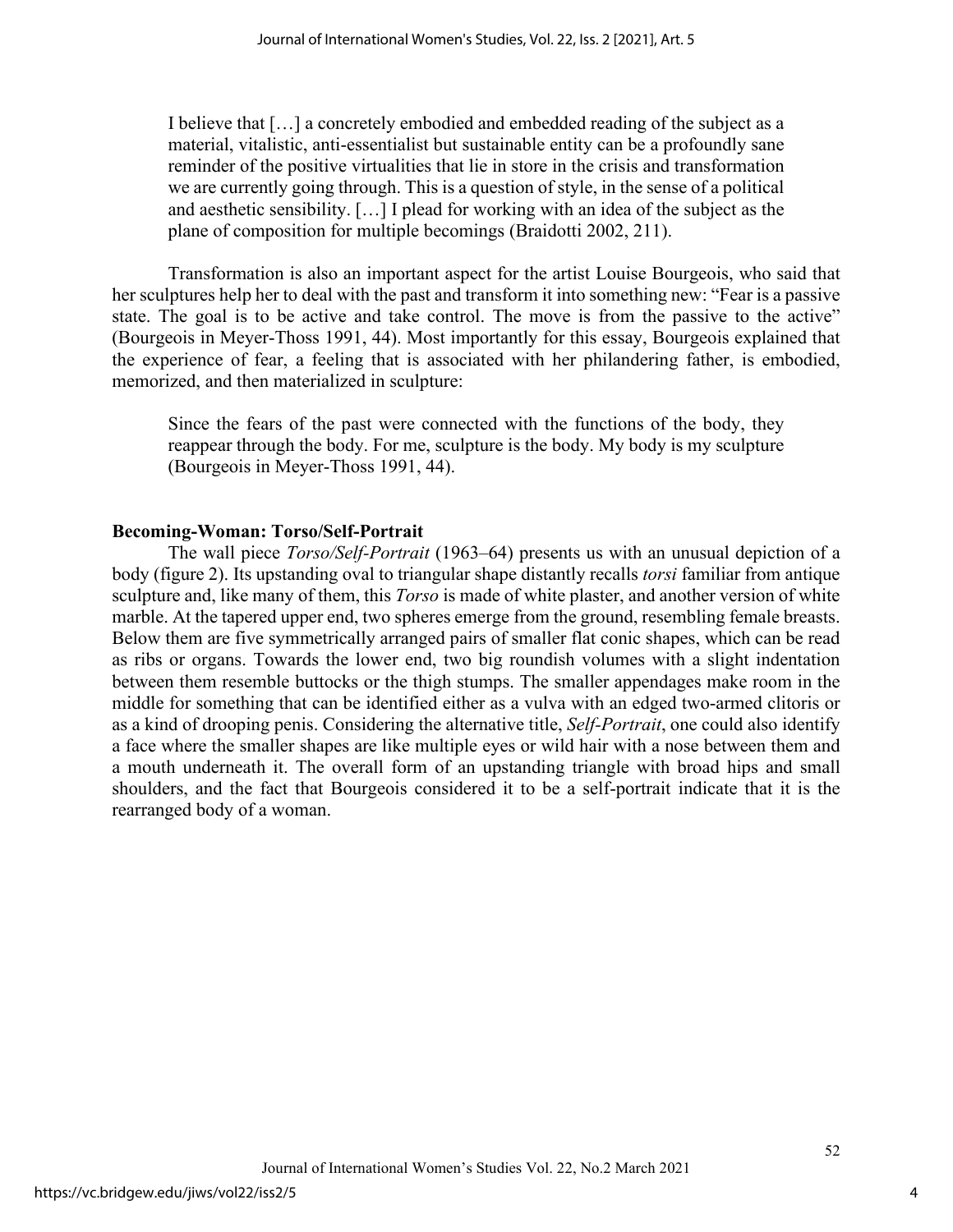

Figure 2: *Torso/Self-Portrait*, 1963–64, plaster, 62,3 x 40,5 x 18,8 cm. Mr. and Mrs. Joseph Slifka Fund.

New York: The Museum of Modern Art. Digital Image 2021: © Photo SCALA, Florence. The Easton Foundation/ VG-Bildkunst.

From conversations with Bourgeois, Lucy Lippard aptly observes that Bourgeois's sculpture in general, and *Torso/Self-Portrait* in particular, are portraits from the inside, portraits of what the body feels like, that are not identical with the 'natural' body image from the outside (Lippard 1995). Lippard also points to the piece's ambivalence. It is ambivalent because "it is armless and legless, centrally armored in heavy rib forms, but soft at top and bottom" (Lippard 1995, 16). In a similar vein to Lippard's thought of portraits from the inside, Rosalind Krauss argues that Bourgeois's sculptures represent 'part-objects'—and not partial figures as we find them in Rodin's or Brancusi's sculptures (Krauss 1995, 24). Krauss takes the concept of 'part-objects' from Kleinian psychoanalysis, where it refers to the earliest phase of childhood when the child conceives the world as part of itself and as not yet separated. The most famous example by Klein is the mother's good and bad breast. Both Lippard's and Krauss's interpretations seem plausible as the body organs in *Torso* are rearranged in abstract ambivalent shapes. This rearrangement points to the search for an adequate form.

In *Torso,* Bourgeois deals with the female form and with finding a representation for herself. Even if we do not strictly follow all of Kleinian object-relations theory and only agree with Krauss that *Torso* is a part-object, the sculpture appears to be a reconstruction of a more primitive state, because the body is so amorph and different from what it 'usually' looks like. The state of the part-object is the pre-Oedipal state, which women according to classical psychoanalysis do not fully leave. A pre-Oedipal configuration could be reflected in the ambiguous shape in the middle, which is neither phallic nor lacking something.

For feminist psychoanalysis, finding a woman identity, finding the own style of writing or in this case sculpting—oneself is essential. If we look at *Torso/Self-Portrait* with the feminist theory of Braidotti one could see it as a material depiction of this aim. Braidotti speaks of the mode of 'Becoming-Woman' (a Deleuzian term Braidotti further develops). Becoming-Woman for her encompasses dealing with the past and, thereby, undoing its effects on the present: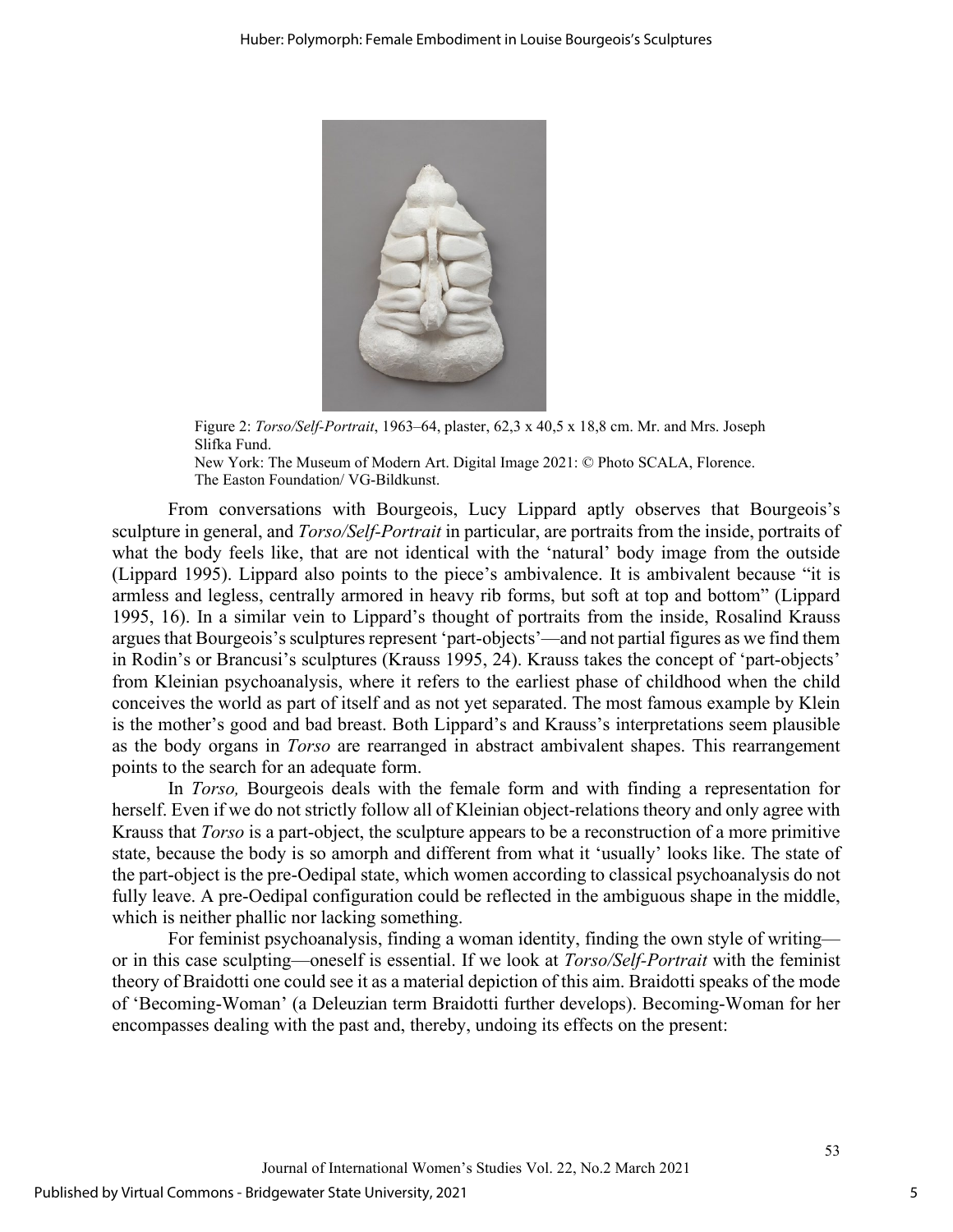'Becoming-Woman' triggers off the deconstruction of Phallic identity through a set of deconstructive steps that retrace backwards different stages of the historical construction of this and other differences so as to undo them (Braidotti 2003, 50).

In this sense, Bourgeois tries Becoming-Woman by finding a fitting arrangement for the female body. The indecisive slashed title *Torso/Self-Portrait* gives a hint on the difficulty of this endeavor. On the one hand, as Lippard points out, a torso is incomplete or even mutilated, missing the extremities. On the other hand, a self-portrait searches for an independent expression.

#### **Polar Sex: Janus Fleuri**

The small bronze *Janus Fleuri* was cast in 1968 and is named after Janus, the two-faced ancient Roman god for beginnings, endings, and passages (figure 3). The compact sculpture is crescent-shaped and symmetrical, with a wire attached to the top of the outer arch, from which it hangs from the ceiling and can rotate. Its shape can be divided into three parts: two roundish spheres with a smooth golden patina on the sides, which then more inwardly each form a bulge, and a middle part, whose surface is restless and raised in contrast to the outer ones. The outer, slightly drooping parts are strongly reminiscent in shape and surface of the glans of a penis with the foreskin pulled back. When the sculpture is viewed from the side, the raised central section looks like the male abdomen on which the penis sits, which is so wrinkled or hairy that it has a restless fleshy surface.



Figure 3: *Janus Fleuri*, 1968, bronze, gold patina, 25,7 x 31,7 x 18,8 cm. London: Tate. Image: © Christopher Burke, Tate. The Easton Foundation/ VG-Bildkunst.

However, at the position of the symmetry axis, there is a thin irregular depression around the entire shape. At the upper end, mass piles up to roundish volumes at the right and left side of the axis, and at the lower end, the slit becomes deeper, thus giving a labia-like impression. This gives the irregular part in the middle a different quality—it evokes the idea of a female vulva. *Janus Fleuri* is one of six different Janus sculptures, five in bronze and one in porcelain. All of them have two phallic ends but the middle part varies. It is the 'blooming' one whose middle part most vividly recalls a female genital.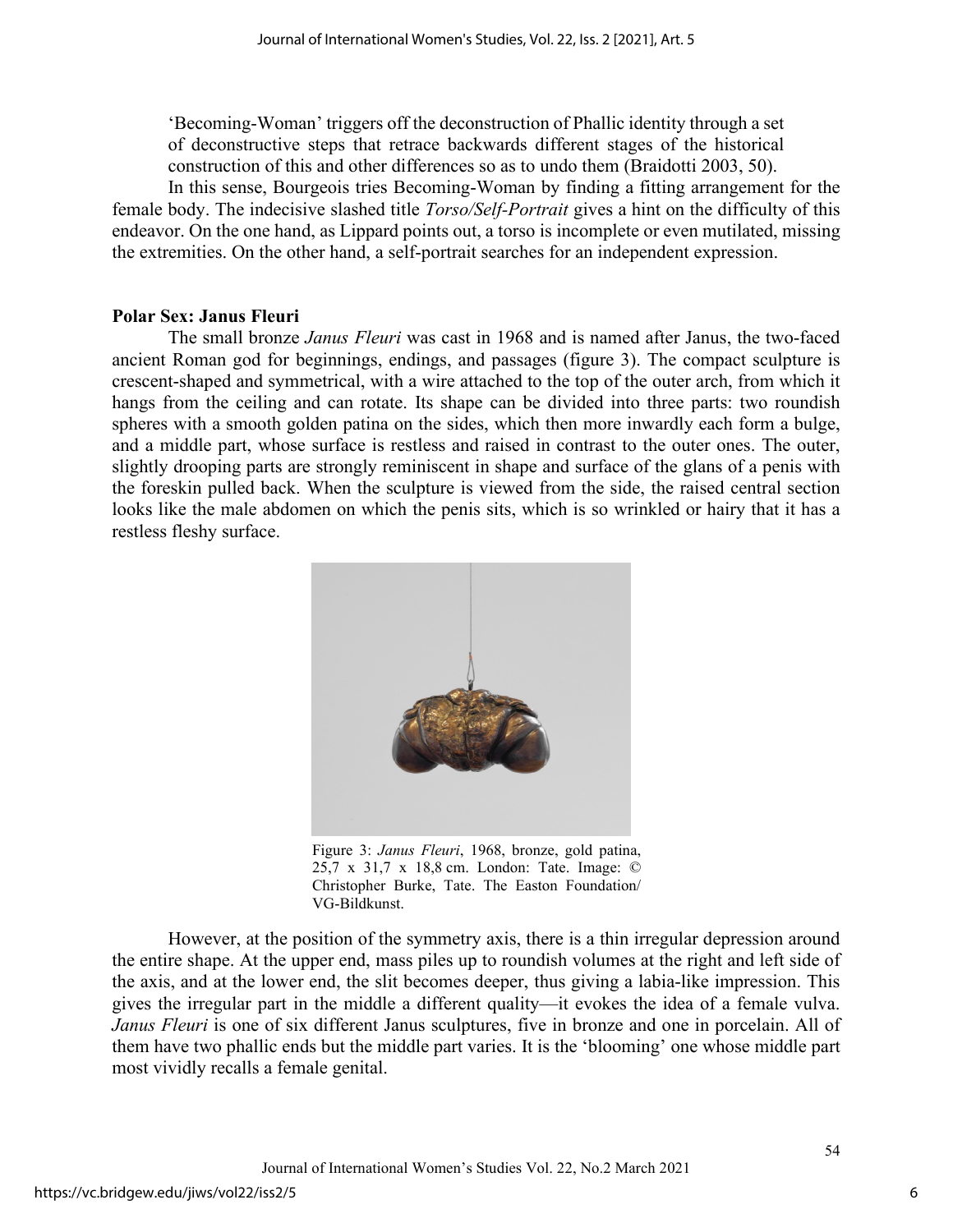Similar to *Fillette*, *Janus Fleuri* presents the body as sexually ambiguous. Bourgeois herself says:

Janus…is a reference to the kind of polarity we represent…The polarity I experience is a drive towards extreme violence and revolt…and a retiring. I wouldn't say passivity…but a need for peace, a complete peace with the self, with others, and with the environment (Bourgeois in Wye 1982, 75).

Bourgeois here presents her personal experience as connected to the sculpture. It shows how *Janus* is again a portrait from the inside where the body is sexually and psychically ambiguous. In an interview with Lippard, Bourgeois ties this ambiguity to the experience with her father and mother: "the problem of survival, having to do with identification with one or the other; with merging and adopting the differences of the father" (Bourgeois in Lippard 1995, 16). Lippard concludes that her "phallic images are at times benign" and at times cruel because they concern "the presexual perception of the dangerous father and the protective mother" (Lippard 1995, 16).

Using the example of *Fillette,* Krauss introduces the concept of the 'informe'. Taken from Bataille, the 'informe' is something that breaks up binary differences. Krauss uses it to describe the visual shifting between male and female in the sculptures, which she says is also apparent in *Janus* (Krauss 1995, 28). The 'informe' in *Fillette* thereby becomes a nearly Deleuzian anti-Oedipal move, as Krauss says, because it breaks up the logic of the phallus (Krauss 1995, 28–29). However, *Janus* works a little differently than *Fillette*. The latter (and *Torso* too) involves a *double entendre* that functions like Wittgenstein's rabbit-duck-illusion, but with impressions shifting between male and female. In contrast, *Janus Fleuri* shows the two sexes in parallel with a boundary between them. The axial symmetry and the mirroring provide this effect. While *Fillette* and *Torso*  confront us with a fused sexual ambiguity, in *Janus*, the female is added to the male. Therefore, *Janus Fleuri* is not so much about going back to an earlier feeling of the self, as in *Torso*, but rather about combining two different things.

Even though its name is masculine, *Janus Fleuri* is, therefore, not a male figure. Instead, it treats the problem of women's identification with men or with male tendencies in women. According to Bourgeois, the sculpture represents how she deals and identifies with polarity. The god Janus is looking backward and forward: This *Janus* is looking backward to Bourgeois's past, where she needed to identify with her father for survival, and forward to revolt and finding "peace", as she said. Finding peace might mean finding her place. *Janus* represents how a woman deals with the other sex through putting it next to herself. If *Torso* is more directed to the past, *Janus*  also deals with the present.

In the above quote cited in Lippard, Bourgeois expresses her "merging" with the father and her "identification" with him. In a psychoanalytic framework, merging and identification point to the entry into the Oedipal logic. Yet, *Janus* is not one phallus but two flaccid ones! One could, therefore, make an Irigarayan twist and say that two phalli run counter the phallic logic of 'the One and Same'. This would also take note of the one (two-lipped) vulva between them. In *When Our Lips Speak Together*, Irigaray argues that because the women's two labia are always in contact, speaking, that they are refusing the order of the same (1980). Applying this idea to Bourgeois's work, the power of the penises in *Janus* seems broken.

A sculpture like *Janus Fleuri* makes visible that a subject experiences sexual ambivalence not only psychically but also bodily. In this sense, art can help us to understand the sexual subject as something profoundly ambivalent. This is different from what Judith Butler would call 'gender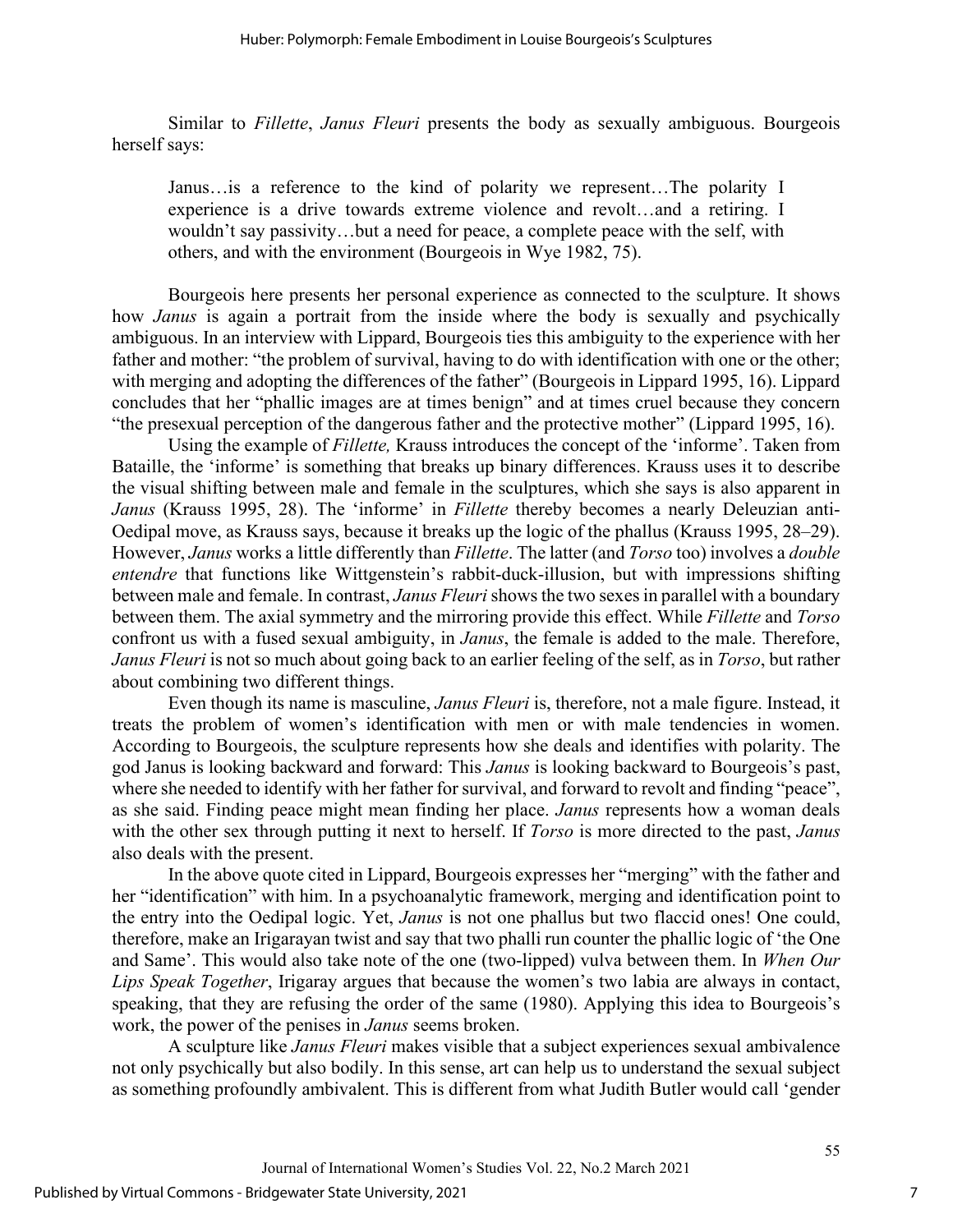trouble' because it is not only in the discourse but an embodied feeling. Braidotti writes of this: "Butler takes the linguistic turn, I go nomadically the way of all flesh" (Braidotti 2002, 47). This, for her, means that "we need to consider the *co-presence of morphological and social powerrelations* and their joint impact on the positioning of the subject" (ibid., 44, my emphasis).

#### **Posthuman Bodies: Maman**

The series of giant filigree spider sculptures titled *Maman* (1999) traveled around the world. These seven arachnid sisters (one in steel, six in bronze) are the largest sculpture by Bourgeois, with a height of roughly ten meters, and have been shown outdoors and indoors in a variety of museums and public places. Eight long thin legs form a kind of dome in tension that holds the spider's body, the hovering center of the sculpture. At the lower end of the body, the spider carries several marble eggs in an oval cage-like container. Despite the slenderness of the spider's body, the sculpture takes up a lot of space and has architectural dimensions. It is made of many individual brazed tubular sections and the cast bronze ones possess a metallic shining surface (figure 4). Once set up, the viewer can walk underneath the sculpture (figure 5).



Figure 4: *Maman*, 1999, bronze, marble, and stainless steel, 895 x 980 x 1160 cm, in front of Lake Zurich in 2011. Image by anonymous, licensed under public domain via Wikimedia Commons: <https://commons.wikimedia.org/wiki/ File: Maman\_ZH.jpg> [Accessed 26 Apr. 2020].

Generally, spiders are thought of as fear-inducing animals, sometimes even causing poisonous death, and this particular specimen, too, might at first be abhorrently daunting; Julia Kristeva might call them 'abjects'. However, for Bourgeois, the spider has positive connotations as it represents her mother, the repairer of the family, and not the monstrous creature that inhabits nightmares.

8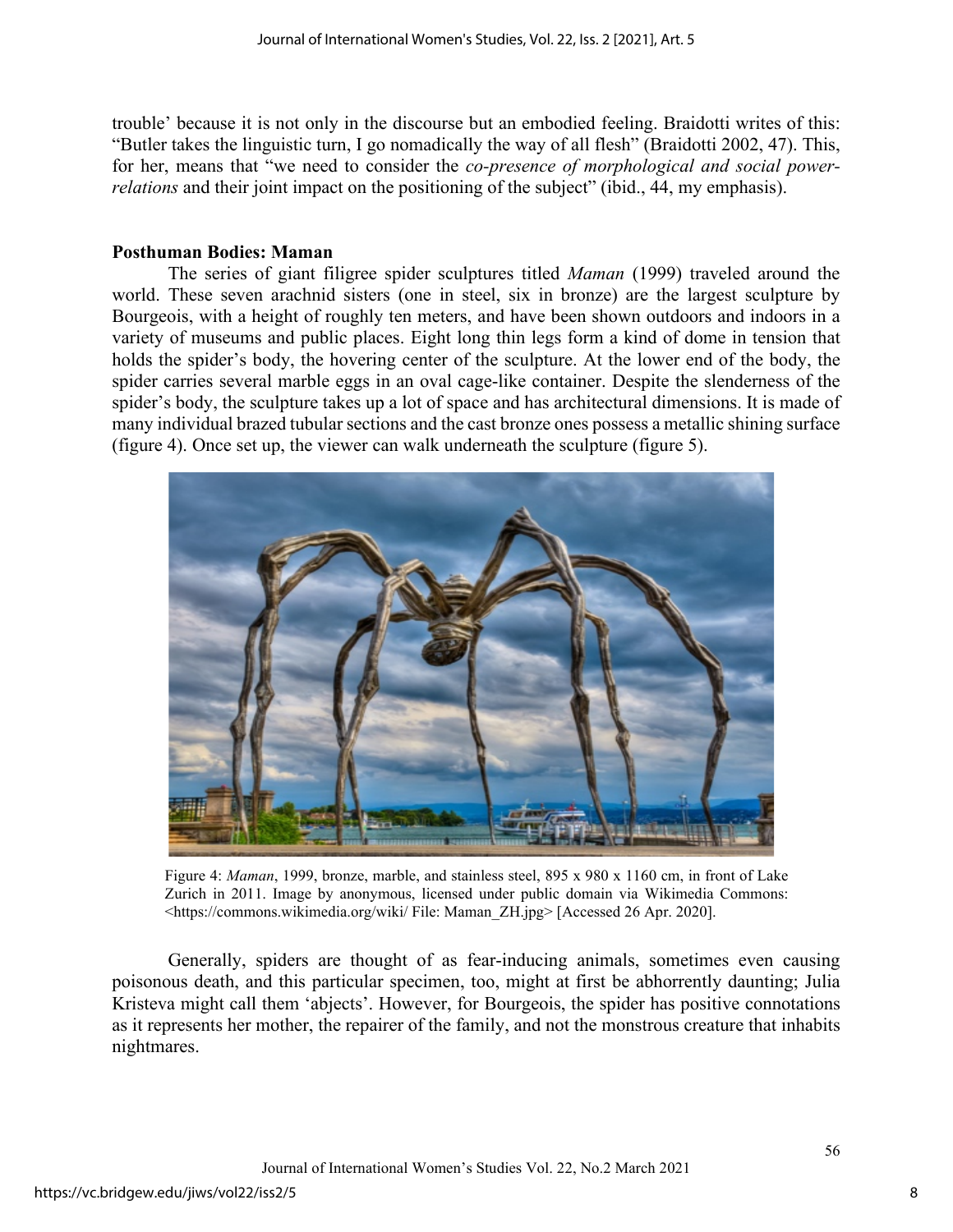The Spider is an ode to my mother. She was my best friend. Like a spider, my mother was a weaver. My family was in the business of tapestry restoration, and my mother was in charge of the workshop. Like spiders, my mother was very clever. Spiders are friendly presences that eat mosquitoes. We know that mosquitoes spread diseases and are therefore unwanted. So, spiders are helpful and protective, just like my mother (Bourgeois in Tate 2008).

Bourgeois's spider, therefore, is a hybrid, part animal, part woman. While the artist does not explore cyber-technological discourses, I propose that *Maman* can nevertheless be understood as posthuman.



Figure 5: *Maman*, 1999, bronze, marble, and stainless steel, 895 x 980 x 1160 cm, in front of the Palacio de Bellas Artes in Mexico City in 2013–14. Image by Alejandro Linares Garcia, licensed under CC BY 3.0: <https://commons.wikimedia.org/wiki/Category:Maman\_(Mexico\_ City) #/media/File:MadreAra%C3%B1aBellasArtes\_03.JPG> [Accessed 26 Apr. 2020].

In *Metamorphoses*, Braidotti writes not only about 'Becoming-Woman' but also about 'Becoming-Insect' as a means for women's transformation, which is ultimately an alternative formulation to the posthuman (Braidotti 2002, 124). With 'Becoming-Insect' she further develops a Deleuzean concept called 'Becoming-Animal'. Hereby, Braidotti stresses the ability of insects to metamorphose and that, although they are small, they can have enormous power.

The dual aspects found in Bourgeois's spider which oscillate between defense and positive connotation, are reflected by Braidotti as general characteristics that apply to both insects and women. The insect "dwells between different states of in-between-ness, arousing the same spasmodic reactions in humans as the monstrous, the sacred, the alien" (Braidotti 2002, 149). Insects and women—and in the next step, technology—are all the 'Others' of culture because they are different (ibid., 150). Insects, however, are beings of "radical otherness" who can change forms and have different sensory and bodily abilities (ibid., 149). Braidotti wants to move past Kristeva's abject because in Kristeva's theory, the abject cannot be overcome (ibid., 170).

Becoming-Insect is an anti-anthropocentric move for Braidotti as it involves stepping towards the non-human beings around us, especially the small ones (Braidotti 2002, 153). Important for her is the inter-connection with the Other (ibid.). Becoming-Insect means becoming 'the other of the Other' (a term by Irigaray), which means "a post-Woman embodied subject cast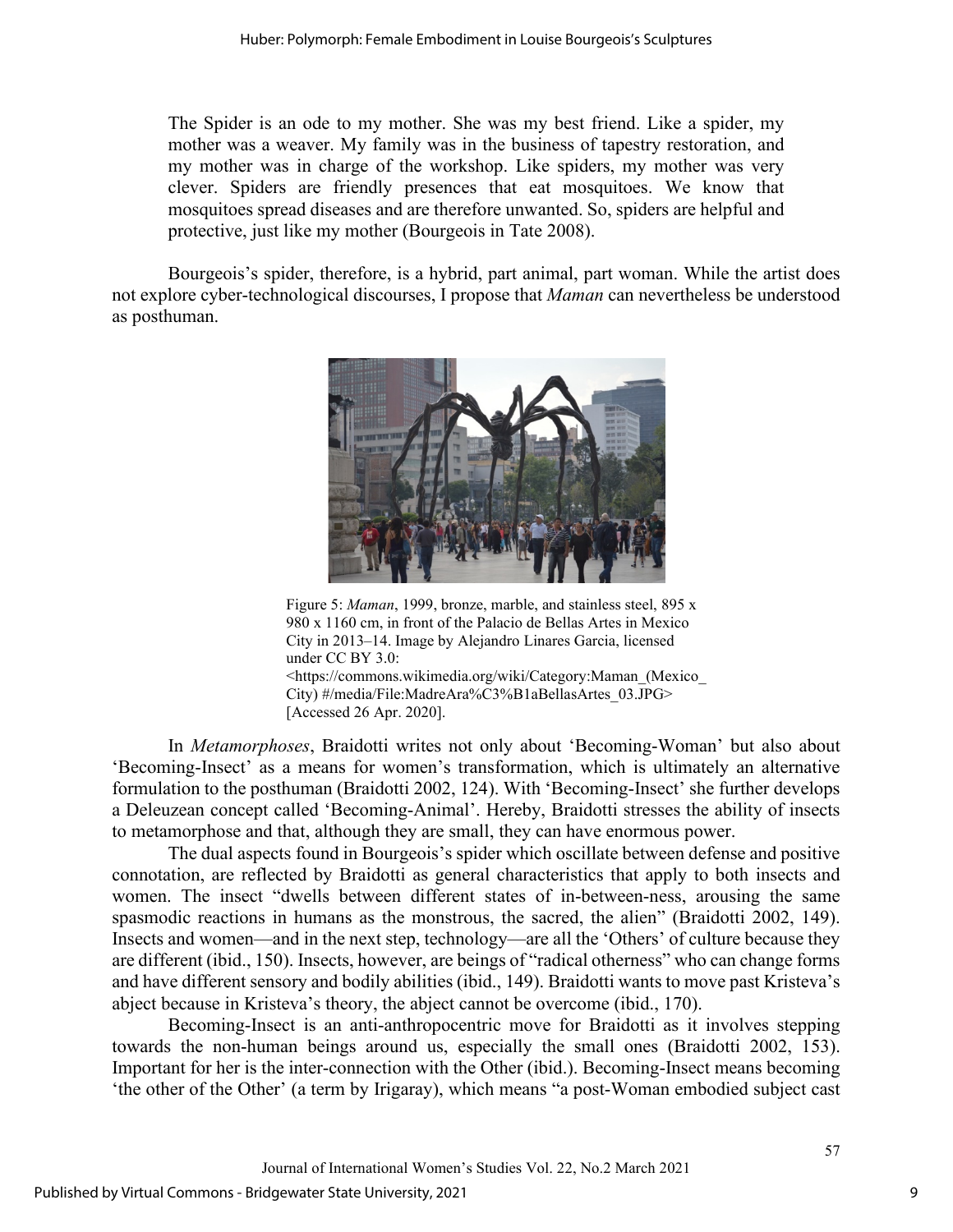in female morphology who has already undergone an essential metamorphosis" (ibid., 12). Accordingly, Becoming-Insect follows the process of Becoming-Woman (ibid., 150).

Next to their high sensibility and their superpowers—an example would be the fly's eye— , insects display multiple queer forms of sexuality, are very reproductive, and they lay eggs even though they are not mammals, so that they "point to [the] post-human" (Braidotti 2002, 149, 153, 158–59, 228).

The spider *Maman* takes up space, goes out into the world, and becomes an active part of her surrounding landscape. She interacts with her environment as humans come close and stroll between her legs, and she is shielding them in a protective motherly way. She makes herself comfortable in whatever habitat, but of it she is also dependent. She is huge and yet filigree, vulnerable and yet dangerous. With her body, she weaves incredibly strong webs that connect distant places (and what are webs other than rhizomes?). In her belly, *Maman* carries the future, the coming generations. However, she is not alone also because her sisters are splattered all over both hemispheres. They carry their eggs, ready to infect the world.

It is remarkable that Bourgeois conceived this sculpture when she was nearly 90 years old because the spider is so generative and reproductive, and thus pointing towards the future. With *Maman*, Bourgeois gives us a female imaginary that does not abandon the (M)Other but explores her possibilities.

Since the spider's metal surface shines like armor, she even has something of a cyborg, which nicely matches the term 'meta(l)morphoses' that Braidotti uses for the posthuman who becomes machine. I would, therefore, argue that Bourgeois was, so to speak, a proponent of the posthuman *avant la lettre*. If *Torso* and *Janus* were closer to classical Freudian or Kleinian psychoanalysis and went back to earlier states, *Maman* has more of feminist psychoanalytic posthumanism where the sexually differentiated body is in a state of becoming.

But how does the process of Becoming-Insect work? In short, Braidotti says that it consists in "de-familiarization" with traditional schemes, routines, and orders (Braidotti 2002, 170). She writes:

Becomings are the sustainable shifts or changes undergone by nomadic subjects in their active resistance against being subsumed in the commodification of their own diversity. Becomings are un-programmed as mutations, disruptions, and points of resistance. Their time frame is always the future anterior, that is to say a linkage across present and past in the act of constructing and actualising possible futures (Braidotti 2005).

In her focus on matter, Braidotti interestingly also stresses the motherly aspect of it as in 'mater-ialisation': All living beings are born of mothers, and as such the subject's origin is the material (Braidotti 2002, 23).

## **Sculpture and Polymorph Bodies**

Sculptures, in contrast to pictures, are generally defined as three-dimensional (with reliefs lying somewhat in between the two categories). As three-dimensional entities, they necessarily have a kind of body that takes up space—this can even be purely conceptual or extend in sound or smell. Further distinctions could be made to architecture or performance, however, the sculptures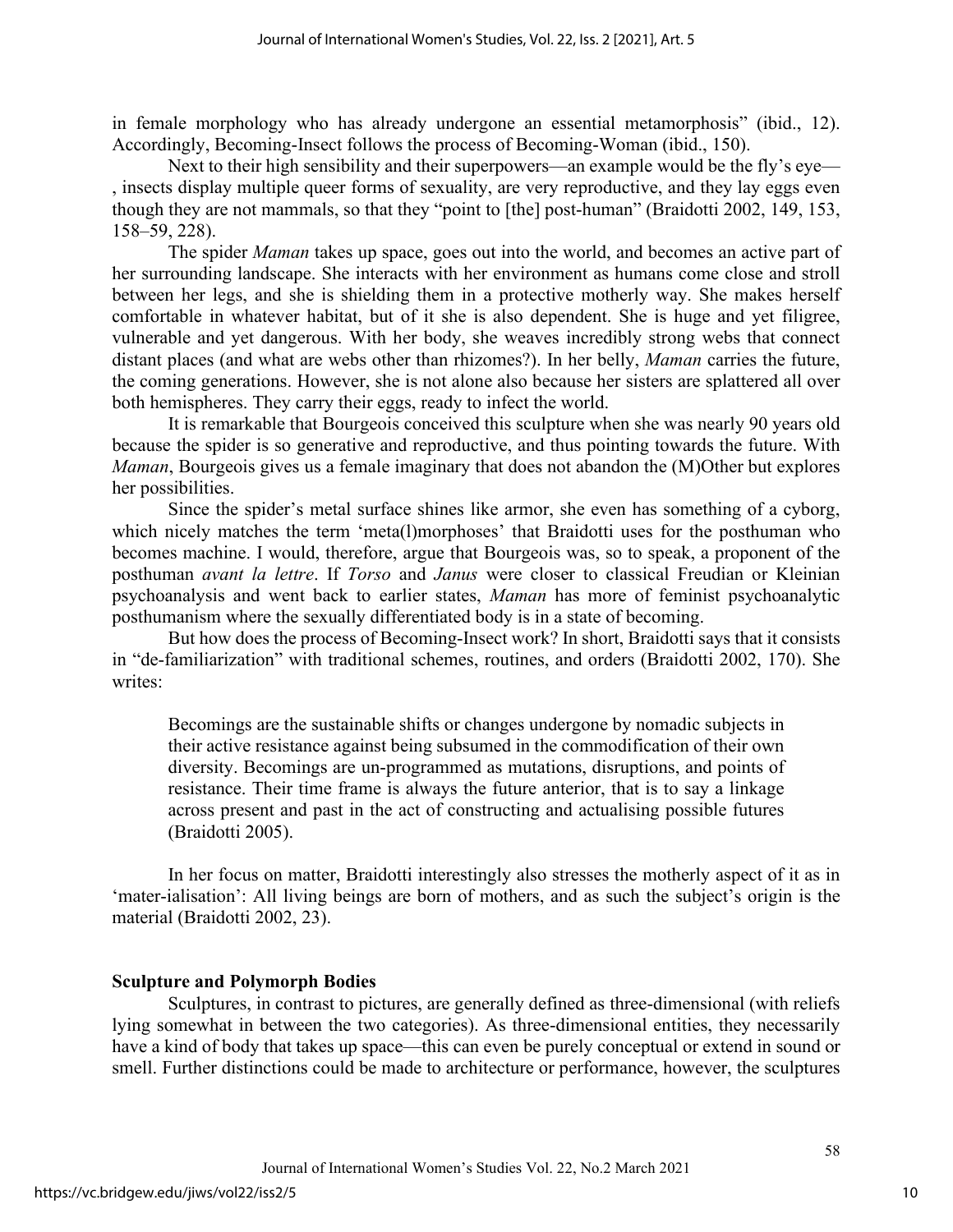I consider here are quite classical in the sense that they are stable, unitary, physical objects that have boundaries. They are material objects with a certain weight, surface, and age.

All three sculptures negotiate the female body and pose different questions in relation to it: how to become a woman, what to do with a phallic order, and finally, how to design a female imaginary. They do not merely refer to the discourse around female bodies but highlight that body and psychic are deeply interlinked. In the case of Bourgeois, early childhood experiences and the unconscious affect the body, the affects then come back through the body, and can finally be transformed through expressing them in bodily sculpture. At a young age, Bourgeois also tried her hand at painting, but was unsatisfied with its expressive power, as Mignon Nixon takes from an interview with the artist (Nixon 2014). Nixon points to the lack of materiality in painting, which, unlike sculpture, cannot express the fantastic reality of the body: "As the five decades of Bourgeois's sculptural production clearly demonstrate, the reality that painting failed to materialize was this: the experience of the body in the grip of fantasy" (ibid.).

Both, the embodied subject and sculpture, are made of matter. As accumulated and formed matter, sculpture can take any form of the body, even if it is a feeling, not permanent, or even utopian. Sculpture depicts the possibilities matter can take.

Or to use another term: Bourgeois's works depict the body as polymorphous. Deriving from a zoological discourse, the term 'polymorphy' refers to the fact that some small animals are "occurring in different morphological forms (*at the same or different stages of the life cycle*)" (OED Online 2020, my emphasis). This can be applied to Bourgeois's sculptures as they show different embodied morphological possibilities which her/the female body can take over time or even simultaneously—or in short: the body's polymorphy.

While allowing for embodied experience to be expressed by the artist, sculptures also importantly have a bodily effect on the viewer. Unlike in painting, for example, where the image is the forefront, we meet sculpture also as a physical counterpart, as another body in the same space. We cannot only look at it but move around it and look around it. This is most evident in the case of *Maman*, where the viewer may be a little frightened or repelled by the spider at first, and then as they walk underneath and read the gentle title, *Maman* ('Mummy')*,* possibly reflect on this feeling and feel protected by her. Art can directly affect us without necessarily needing reason or language also because it is connected to the unconscious. Unlike images, however, sculptures like *Torso, Janus Fleuri,* or *Maman* also bring haptic, spatial experience with them. The observer perceives the sculpture not only in their mind but also with their body.

Sculptures can make a latent feeling manifest, such as in *Torso* or *Janus Fleuri*, or they can open up a possible imaginary, such as in *Maman*. As works of art, sculptures can expand bodily perception or can lend an image to already existent bodily perception. As seen in *Janus Fleuri*, art allows to express contradictions which would not necessarily be accepted in discourse. Sculpture can express the psychic underpinnings of the body in a material way.

## **Conclusion**

Quite in the spirit of écriture féminine, Braidotti suggests that the mode of 'becoming' can involve using new writing styles (Braidotti 2002, 120). However, as the analysis of *Torso/Self-Portrait, Janus Fleuri* and *Maman* has shown, sculpture, too, holds a transformative power. It can be transformative both for the artist and the viewer. In the three works considered here, the self already is or becomes something else. This is of importance to the condition of possibility of feminist change. The symbolic order, or in other words the world we live in, can only change if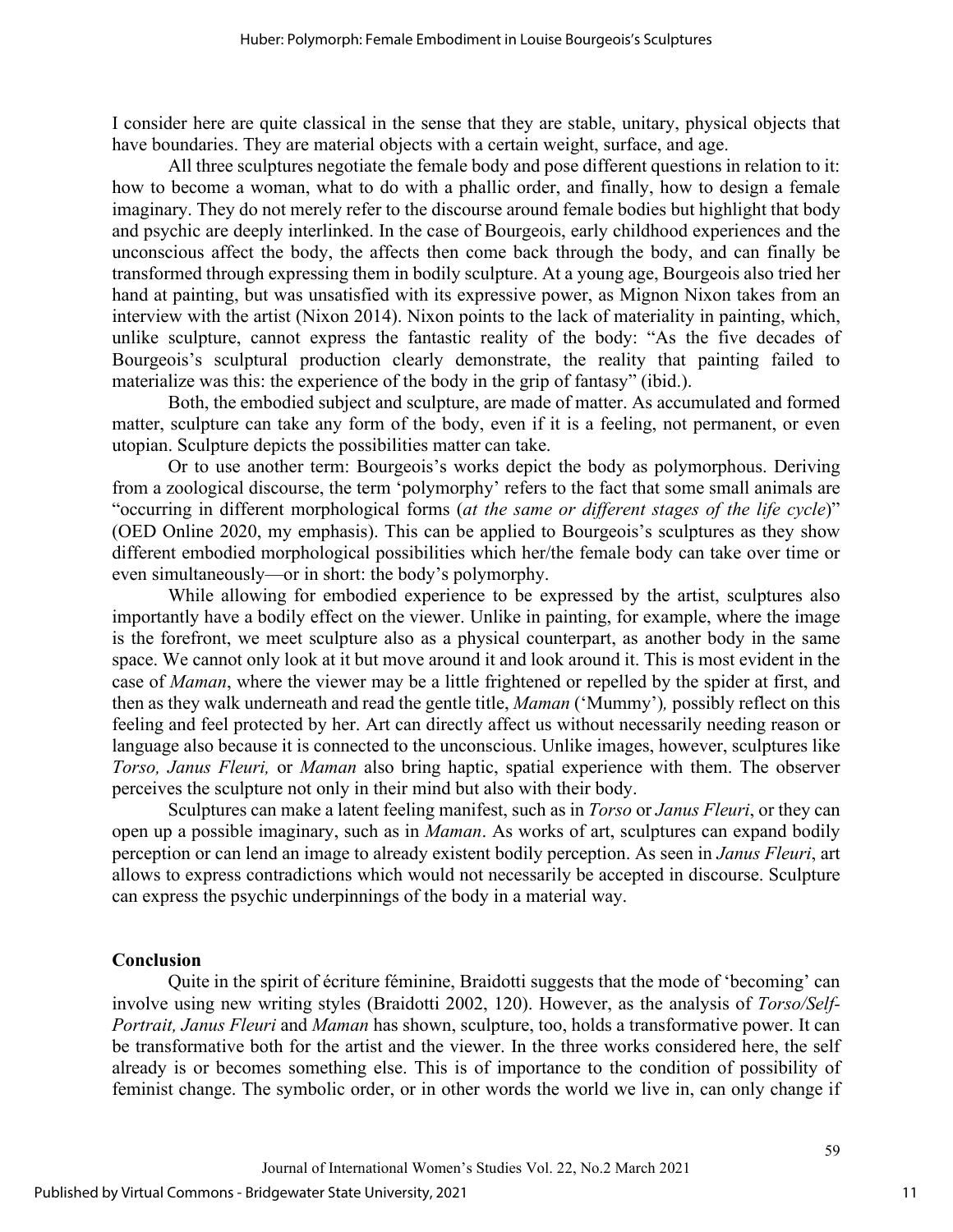the 'others' of culture are able to change. Feminist psychoanalysis explores ways and strategies of how to do so.

Although Bourgeois did not want to be completely appropriated as a feminist artist, she was sympathetic to the feminist cause (Nixon 2014). If one considers her work under a feminist psychoanalytical perspective, it becomes clear that the sculptures examined here, all break up phallocentric logic. Bourgeois shuffles the organs and parts of the self-portrait, she undoes the order of the same by adding one to the other, and she reimagines an inter-acting subject that is powerful yet not dominating.

Moreover, Braidotti's psychoanalytic materialist approach and her idea of the posthuman prove very fruitful for the development of a feminist theory of sculpture, an area of study where distinctively feminist frameworks and models are lacking. In particular, Braidotti's emphasis on materiality and her non-reductive understanding of embodiment as a form of bodily materiality seems promising in relation to sculpture because, after all, sculpture always deals with matter. Further research could extend Braidotti's approach to sculptors other than Bourgeois.

Unlike writing or painting, sculpture cannot merely describe or depict the polymorphous experience of embodiment but can make it physically tangible and understandable. Furthermore, Bourgeois's work shows that sculpture, as one medium of art, not merely illustrates feminist theory but can itself be taken to build it. For example, the public sculpture of *Maman* engages with those who walk underneath and draws the viewer into conversations about gendered and sexed subjectivity, embodiment, and taking up public space. The physical experience of the sculptures can be transformative and pave the way for thinking in new directions.

#### **Acknowledgments**

Many thanks to Mansi Hitesh, Dayuan Jeong, Clara Sánchez Trigo, and Mahé Wajnblum who never failed to lift my spirits even from afar and taught me many things during the last year. I am also grateful to Bernhard Seidler and Georg Starke, who discussed the topic with me on several hikes during the first lockdown, and to Beatrice Beressi for reading the essay and brilliantly putting the finishing touches on it.